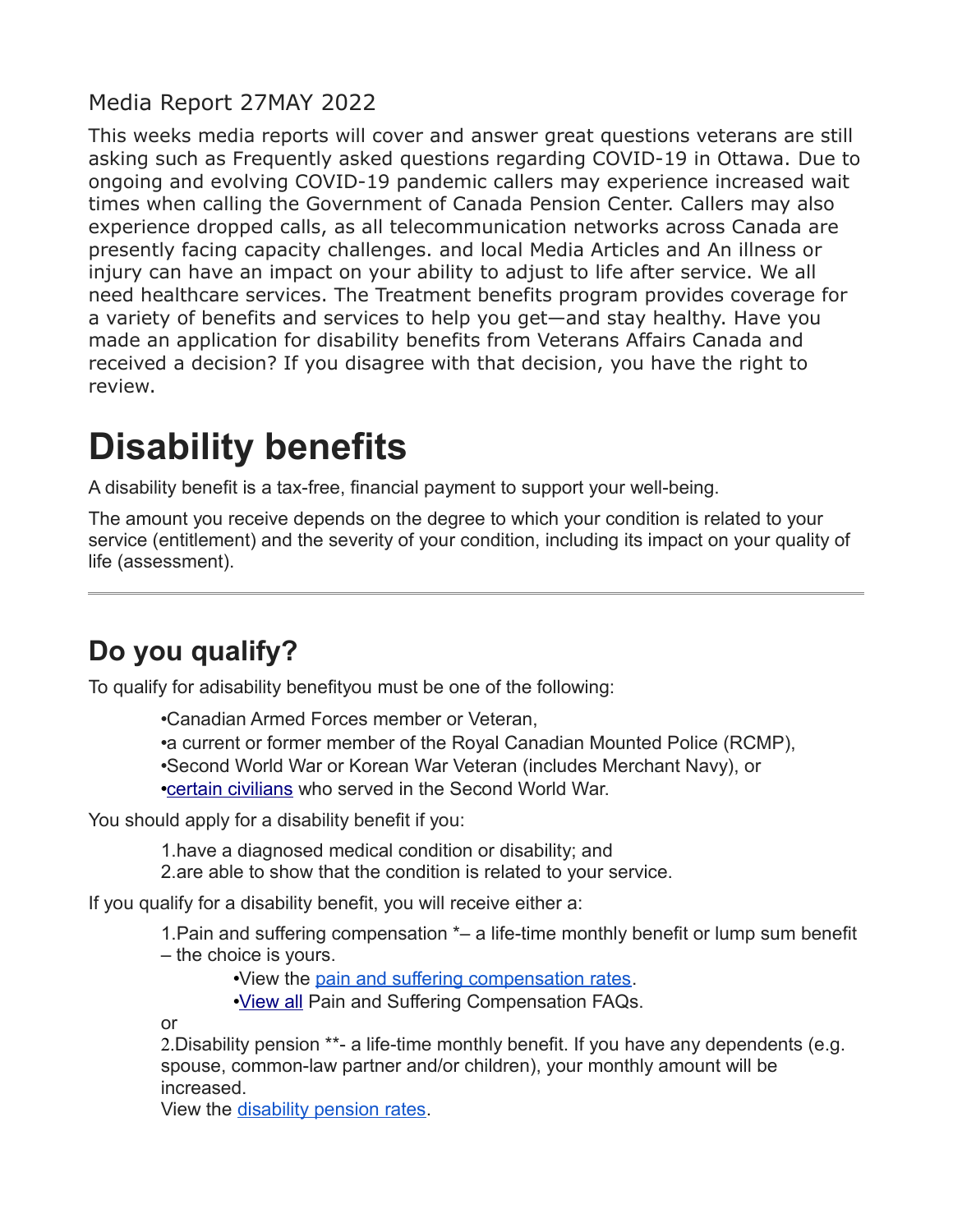\*If you have a pending application for a disability benefit and were expecting to receive a disability award, you do not need to re-apply. Your application for a disability benefit will now be processed as Pain and Suffering Compensation.

\*\*A disability pension is provided if you served with the Canadian Armed Forces (CAF) in the Second World War or Korean War. For other CAF service, a disability pension is provided in relation to any application prior to April 1, 2006.

### **How to apply**

#### **Apply online**

Apply online through My VAC Account. Applying is easier with a guided form. Sign in or register for My VAC Account.

[My VAC Account](https://www.veterans.gc.ca/eng/e_services)

#### **Mail or in person**

Download the application form. Then, drop it off at any [VAC office,](https://www.veterans.gc.ca/eng/contact) [CAF Transition Centrer](https://www.veterans.gc.ca/eng/resources/transition-centre) or [Service Canada office.](https://www.veterans.gc.ca/eng/contact) You can also mail your completed form directly to the address listed on the form.

[Go to form](https://www.veterans.gc.ca/eng/forms/document/616)

#### **Get help with your application**

The staff at any [VAC office,](https://www.veterans.gc.ca/eng/contact)[CAF Transition Centrer](https://www.veterans.gc.ca/eng/resources/transition-centre) or [Service Canada office](https://www.veterans.gc.ca/eng/contact) can assist you or call us at 1-866-522-2122. Service Officers with [The Royal Canadian Legion](http://www.legion.ca/we-can-help/contact-a-service-officer/) or [The War](http://www.waramps.ca/)  [Amps of Canada](http://www.waramps.ca/) can also assist you with your application, including helping you get all of the information you need to support your application. Their assistance is free of charge.

### **Disability pension corrective payment**

If you received a benefit from VAC between 2003 and 2010 and it was under the Pension Act, you may receive a corrective payment because of a discrepancy in our calculations.Most payments are automatic, however, Please [contact us](https://www.veterans.gc.ca/eng/contact) at 1-866-522-2122if:

•You no longer receive a benefit from VAC, or

•You represent the estate of a deceased recipient.

If you are legally entitled to inherit assets from the estate of a deceased recipient, you may [apply to receive a corrective paymenti](https://dpca-rcpi.vac-acc.gc.ca/dpca/public/login)f you are eligible.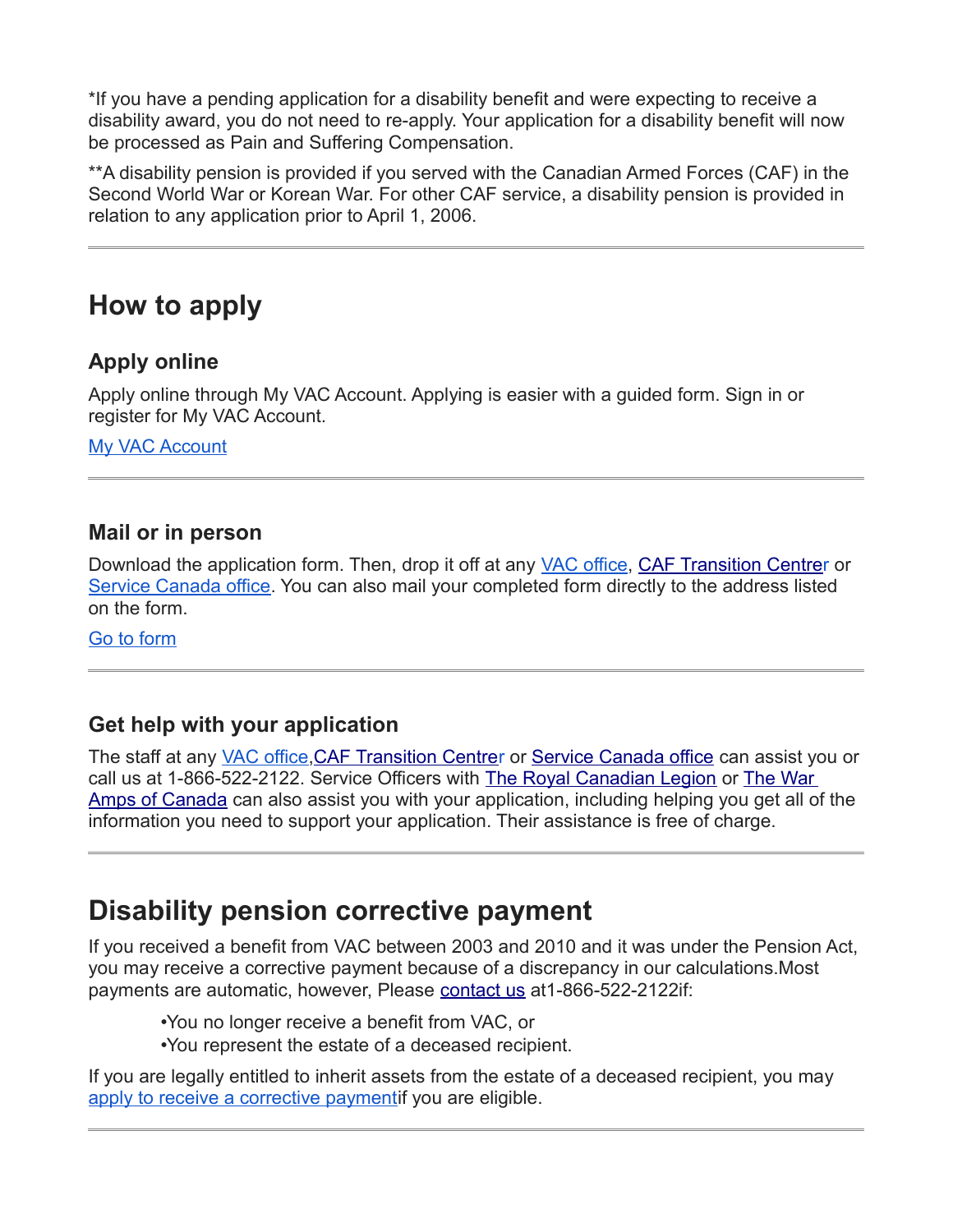## **Additional information**

[The application package–](https://www.veterans.gc.ca/eng/art-hub/what-to-include)learn more about all of the components that make up an application for a disability benefit.

[How we review a claim for a disability benefit–](https://www.veterans.gc.ca/eng/art-hub/disability-benefits-review-claim)learn more about how your disability claim is reviewed by the department and particularly, by the adjudicator – a trained decision-maker for disability claims.

[Disability Pension Corrective Payment-](https://www.veterans.gc.ca/eng/help/faq/disability-pension-correct-pay)If you are legally entitled to inherit the assets of a deceased benefit recipient, you may apply to receive the corrective payment.

#### **Monthly payment dates – 2021**

•January 28 •February 25 •March 30 •April 29 •May 28 •June 29 •July 29 •August 30 •September 29 •October 28 •November 29 •December 23

#### **Reviews and appeals**

If you do not agree with the decision made regarding your application for disability benefits, you may request a Departmental review. Learn more about [reviews and appeals.](https://www.veterans.gc.ca/eng/veterans-rights/how-to-appeal)

#### **Reassessment**

If the disability for which you are receiving VAC benefits worsens and medical evidence can show this change in your condition, you can request a reassessment. If the reassessment confirms that your condition has worsened, your disability benefit, will be adjusted accordingly – unless you are already receiving the maximum amount of the benefit. To request a reassessment, your first step should be to [call us or visit your local VAC office.](https://www.veterans.gc.ca/eng/contact)

#### **Tools for Adjudication**

[Eligibility Entitlement Guidelines–](https://www.veterans.gc.ca/eng/health-support/physical-health-and-wellness/compensation-illness-injury/disability-benefits/benefits-determined/entitlement-eligibility-guidelines/az-intro) These guidelines are current medical and scientific descriptions of known injuries and diseases related to service.

[Table of Disabilities–](https://www.veterans.gc.ca/eng/health-support/physical-health-and-wellness/compensation-illness-injury/disability-benefits/benefits-determined/table-of-disabilities) This table helps the adjudicator assess the level of impairment and the impact that impairment has on your quality of life.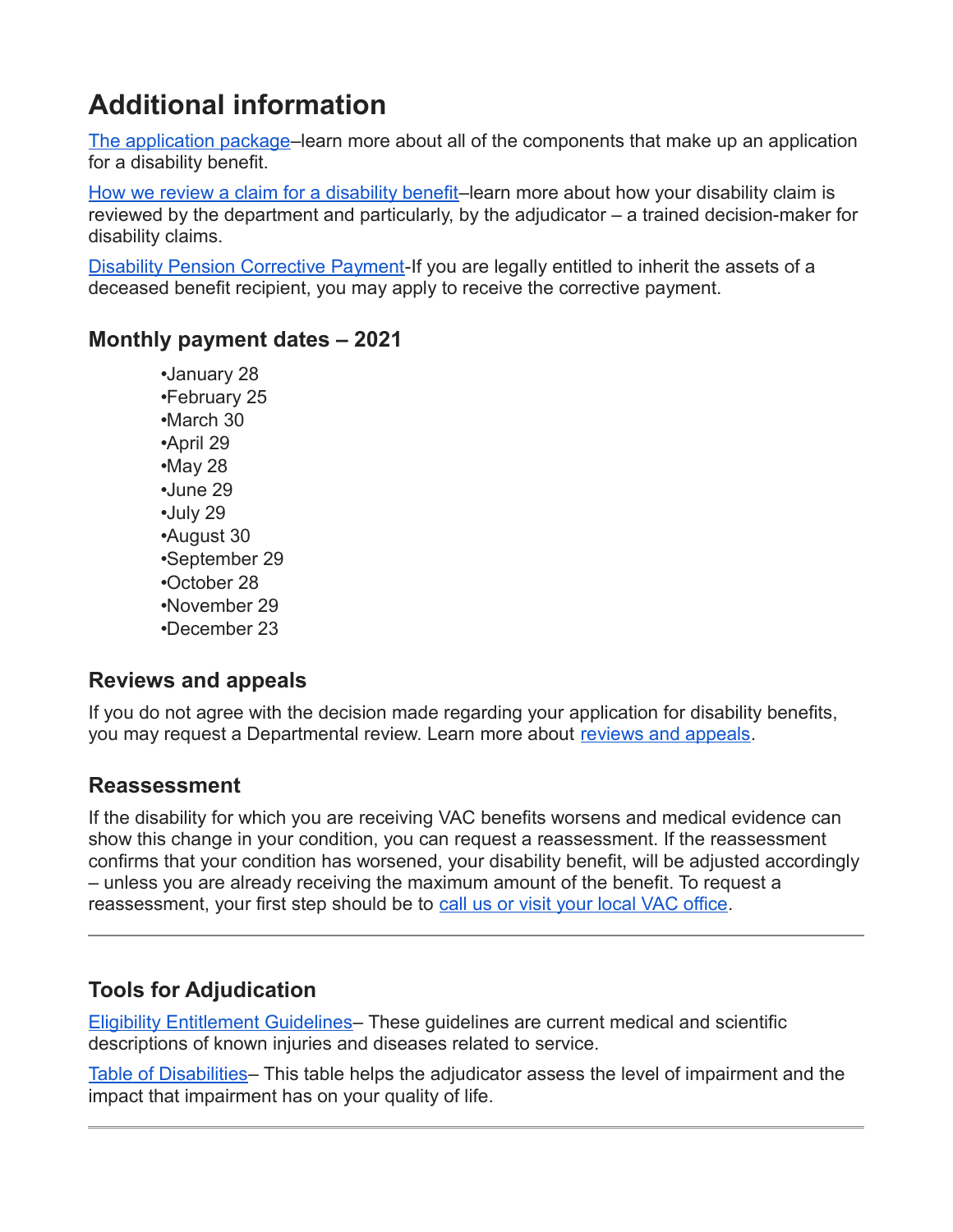#### **Related programs**

[Critical injury benefit-](https://www.veterans.gc.ca/eng/financial-support/compensation-illness-injury/critical-injury-benefit) A one-time payment that recognizes the immediate impact of the most severe and traumatic service-related injuries or diseases.

[Rehabilitation services-](https://www.veterans.gc.ca/eng/health-support/physical-health-and-wellness/rehabilitation-services) Services to improve your health and adjust to life after service.

[Clothing allowance-](https://www.veterans.gc.ca/eng/health-support/physical-health-and-wellness/compensation-illness-injury/clothing-allowance) Monthly payments if you need new or special clothing due to your health issues.

[Treatment Benefits–](https://www.veterans.gc.ca/eng/financial-support/medical-costs/treatment-benefits) Coverage for medical and health related services.

[Benefits for survivors–](https://www.veterans.gc.ca/eng/family-caregiver/death-and-bereavement) Financial support or compensation for the survivors of a disability pensioner or of a member or Veteran who died in service or as a result of a service-related illness or injury.

[Financial advice-](https://www.veterans.gc.ca/eng/financial-support/financial-planning/financial-advice) If you receive a lump-sum payment more than 5% of the current maximum, we can pay up to \$500 for professional advice to help you manage your money effectively.

[Additional pain and suffering compensation-](https://www.veterans.gc.ca/eng/financial-support/income-support/additional-pain-suffering) Monthly payments in recognition of any severe and permanent disability, related to your military service, which creates a barrier to life after service.

#### **Programs related to a disability pension:**

[Attendance allowance-](https://www.veterans.gc.ca/eng/health-support/physical-health-and-wellness/compensation-illness-injury/attendance-allowance) Monthly payments for a disability pensioner whose health needs require daily personal care support.

**[Exceptional incapacity allowance-](https://www.veterans.gc.ca/eng/health-support/physical-health-and-wellness/compensation-illness-injury/exceptional-incapacity-allowance)** Monthly payments if your illness or injury impacts your quality of life.

## **Frequently asked questions**

#### **If I apply for the benefit and get declined, can I appeal?**

Yes. If you are not satisfied with a decision you may apply in writing for a review. Learn more about [your review and appeal options.](https://www.veterans.gc.ca/eng/veterans-rights/how-to-appeal)

#### **How is my request for Disability Benefits decided?**

Learn more about [how we review a disability benefit claim.](https://www.veterans.gc.ca/eng/art-hub/disability-benefits-review-claim)

#### **Are there policies for this program?**

Yes. Read more about the [Disability Benefits](https://www.veterans.gc.ca/eng/about-vac/legislation-policies/policies) policies.

[Read more FAQs](https://www.veterans.gc.ca/eng/health-support/physical-health-and-wellness/compensation-illness-injury/disability-benefits/faq) about the disability benefits program.

.IN THE MEDIA